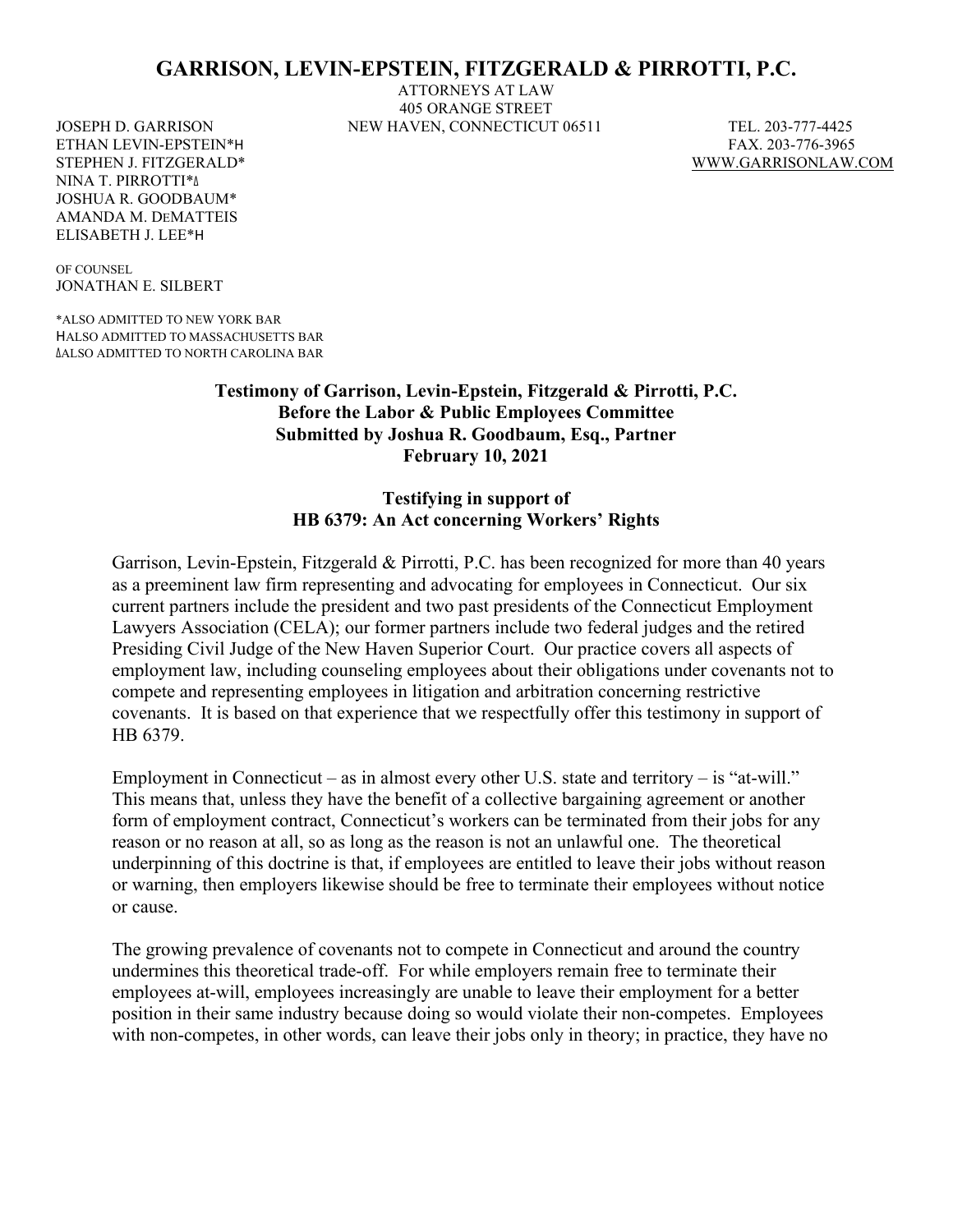choice but to stay. This dynamic reduces employees' bargaining power and contributes, in the aggregate, to reduced job mobility and stagnant wage growth.<sup>[1](#page-1-0)</sup>

Among the commendable provisions in HB 6379 is subsection (c), which effectively prohibits employers from enforcing non-competes against employees who have been laid off. After all, if an employee is so unessential that the employer can manage without her services, then there is no reasonable basis for that same employer to prohibit the employee from earning a living by offering her services to a competitor. The drafters of the Restatement of Employment Law – which included both employee-side and management-side lawyers, in conjunction with the American Law Institute – encapsulated this reasoning as follows:

[R]estrictive covenants . . . are generally unenforceable against employees who are terminated without cause or who quit employment for cause attributable to the employer. . . . An opposite rule would have the perverse consequence for employees of providing an incentive to an employer to advance its business interests by choosing to terminate rather than retain an employee who is performing satisfactorily and then restrict the discharged employee's ability to secure new employment.

Rest. (3d) Employment Law  $\S$  8.06 cmt. f.<sup>[2](#page-1-1)</sup> An employee who is facing a layoff through no fault of her own should be able to accept any job offer she can get.

The Connecticut Business & Industry Association responds in its testimony to this Committee that invalidating terminated employees' non-competes would permit those employees to "steal[] a former employer's clients or reveal[] trade secrets." The CBIA is wrong. Nothing in HB 6379 bans covenants that prohibit the use or dissemination of employers' confidential information – which are virtually ubiquitous – and in any event both federal and Connecticut law provide express protections for trade secrets. *See* 18 U.S.C. § 1831 *et seq.* (Protection of Trade Secrets); Conn. Gen. Stat. § 35-50 *et seq.* (Uniform Trade Secrets Act). Likewise, nothing in HB 6379 prohibits covenants not to solicit clients or employees or other tailored restrictive covenants, such as non-service agreements.

In our view as lawyers for Connecticut's employees, HB 6379 is a step in the right direction, and we urge its enactment. Our hope, though, is that the General Assembly will revisit the topic of non-competes, as there are many additional ways that the Legislature can improve the law in this area to provide additional support for Connecticut's workers. Here are four improvements that we recommend based on our experience:

<span id="page-1-1"></span> $2 \text{ Restatements of the Law are treatises that article the principles or rules for a specific area of }$ law. They are written and published by the American Law Institute and generally represent a consensus about the law. Connecticut's courts routinely adopt the positions advocated by Restatements. *See, e.g.*, *Advanced Arm Dynamics of New England LLC v. Comprehensive Prosthetic Servs. LLC*, 2011 WL 677475, at \*6 (Conn. Super. Feb. 23, 2011) (Corradino, J.) (describing appellate courts' extensive reliance on Restatements).

<span id="page-1-0"></span><sup>&</sup>lt;sup>1</sup> See, e.g., A. Colvin & H. Shierholz, "Noncompete agreements" (Dec. 10, 2019), available at https://www.epi.org/publication/noncompete-agreements/.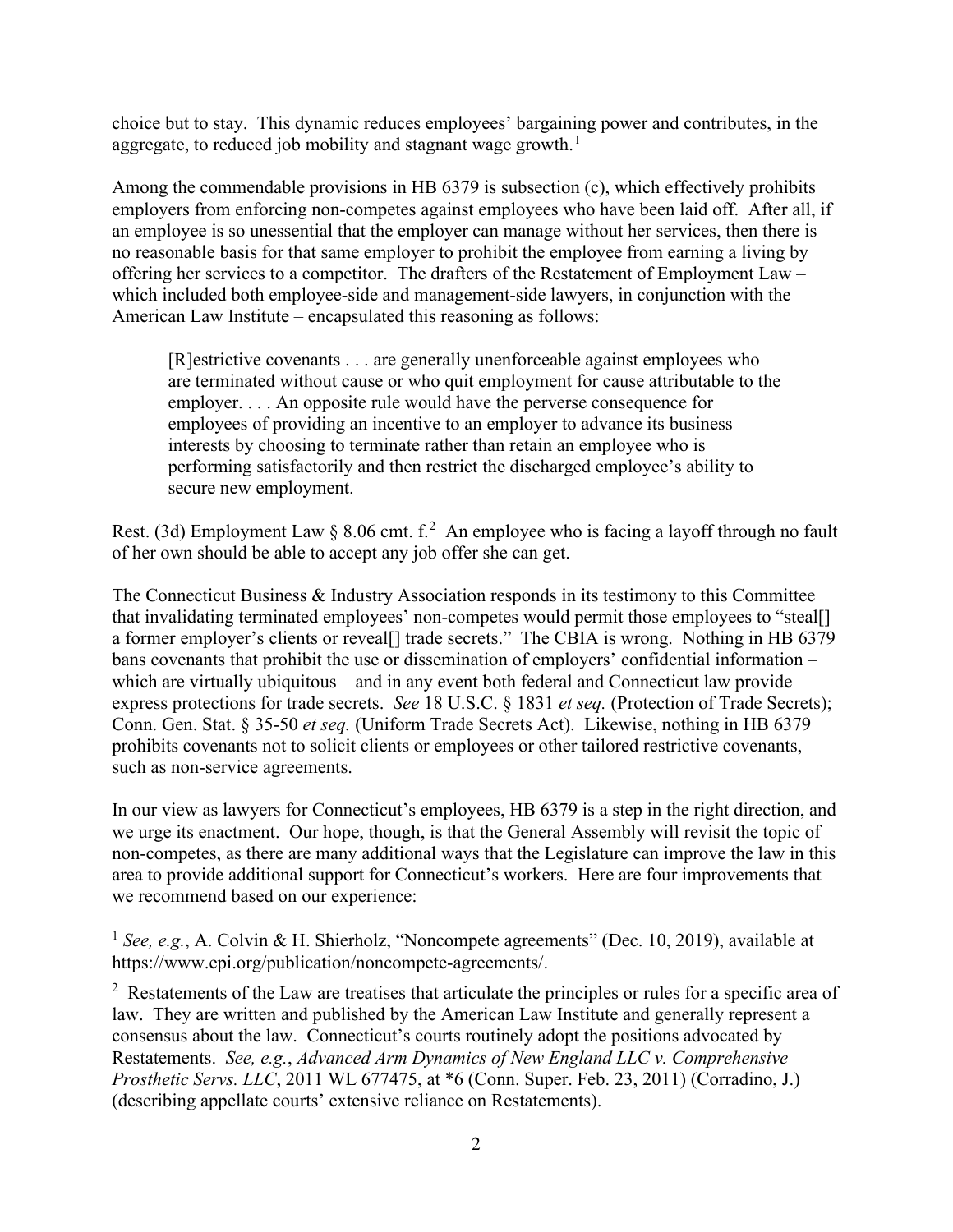#### **Improvement No. 1: Prohibit "Blue Penciling"**

The "blue pencil" doctrine permits courts to revise or rewrite contractual clauses that are unenforceable in order to narrow them to the point that they are enforceable. Since noncompetes are almost always drafted by employers and presented to employees without any leverage to negotiate, "blue pencil" clauses are prevalent, if not universal. The clause usually says something like, "If any provision of this Agreement is determined by a court to be excessively broad as to duration, geographical scope, activity, or subject, it shall be construed by limiting or reducing it, so as to be enforceable to the extent compatible with applicable law." (This example comes from an actual non-compete we reviewed for a client this week.) These clauses mean that employers can promulgate overly broad and unreasonable non-competes without consequence or risk. The unknowing employee will comply to his detriment (thus granting the employer a non-compete it otherwise could not enforce); and the knowing employee will be told that the non-compete is enforceable to its maximum reasonableness. "Blue penciling" should be prohibited in order to encourage employers to draft non-competes narrowly and carefully to cover only those areas they need for their businesses and only on terms that they are confident pass legal muster.

### **Improvement No. 2: Prohibit "Choice of Law" and "Forum Selection" Clauses**

Employees who work in Connecticut should be subject to the Connecticut law of non-competes (not the law of any other state) and should be able to litigate their non-competes in courts of Connecticut (not any other forum). A few years ago, we represented a blue-collar worker employed by a large national company. His 13-page single-spaced non-compete agreement – which he had no opportunity to negotiate – included clauses stating that the contract would be "governed for all purposes by the law of the State of Missouri" (where the company was headquartered) and that, if there was any litigation, the employee "submit[ted] to the exclusive jurisdiction [of] the Courts of the State of Missouri" and waived any argument that litigating in Missouri "would be inconvenient to him." This client, however, had lived and worked in Connecticut all his life; he had never even been to Missouri. This abuse of "choice of law" and "forum selection" clauses – as they are called – is unfair. Connecticut employees should have the benefit of Connecticut's non-compete law, and they should be able to challenge their noncompetes, if necessary, in courts or arbitrations in Connecticut.

### **Improvement No. 3: Prohibit One-Way Fee Shifts**

The following is a clause that a client showed us this past week: "In the event legal action is necessary to enforce Employee's obligations hereunder, the Company shall be entitled to a recovery of its costs and attorney's fees expended in such action." (This clause departs from the so-called "American Rule," by which litigants generally bear their own costs.) Initially, this clause may seem fair enough. After all, if the employee breaches, he should have to cover the employer's costs. But what if the employee gets sued and prevails? He will have borne his own costs and fees, and the employer will owe him nothing. Simply put, one-way fee shifts are